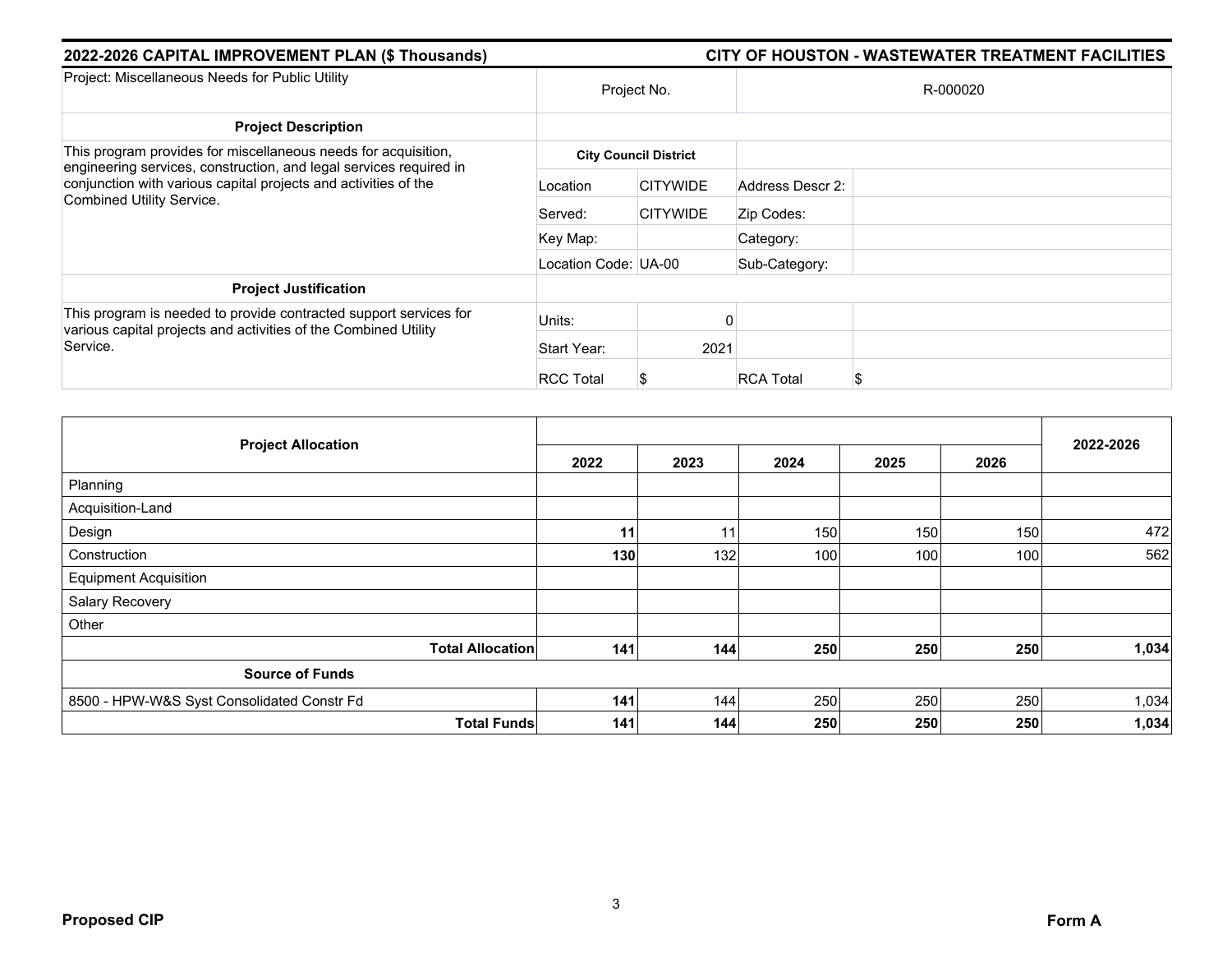| 2022-2026 CAPITAL IMPROVEMENT PLAN (\$ Thousands)                                                                                        | <b>CITY OF HOUSTON - WASTEWATER TREATMENT FACILITIES</b> |                              |                  |  |  |  |  |
|------------------------------------------------------------------------------------------------------------------------------------------|----------------------------------------------------------|------------------------------|------------------|--|--|--|--|
| Project: Wastewater Force Main Renewal                                                                                                   | Project No.                                              |                              | R-000035         |  |  |  |  |
| <b>Project Description</b>                                                                                                               |                                                          |                              |                  |  |  |  |  |
| This program is for the renewal and replacement of wastewater force                                                                      |                                                          | <b>City Council District</b> |                  |  |  |  |  |
| mains throughout the City to provide reliable operation. The City<br>operates and maintains over 1.5 million linear feet of force mains. | Location                                                 | <b>CITYWIDE</b>              | Address Descr 2: |  |  |  |  |
|                                                                                                                                          | Served:                                                  | <b>CITYWIDE</b>              | Zip Codes:       |  |  |  |  |
|                                                                                                                                          | Key Map:                                                 |                              | Category:        |  |  |  |  |
|                                                                                                                                          | Location Code: UA-00                                     |                              | Sub-Category:    |  |  |  |  |
| <b>Project Justification</b>                                                                                                             |                                                          |                              |                  |  |  |  |  |
| This program is necessary due to the age and condition of the City's<br>force mains. Funding of this program is essential to control     | Units:                                                   |                              |                  |  |  |  |  |
| operation and maintenance costs in the form of emergency repairs<br>and to ensure regulatory compliance, i.e. SSOs.                      | Start Year:                                              | 2021                         |                  |  |  |  |  |
|                                                                                                                                          | <b>RCC Total</b>                                         |                              | <b>RCA Total</b> |  |  |  |  |

| <b>Project Allocation</b>                  |      |        |        |        |        | 2022-2026 |
|--------------------------------------------|------|--------|--------|--------|--------|-----------|
|                                            | 2022 | 2023   | 2024   | 2025   | 2026   |           |
| Planning                                   |      |        |        |        |        |           |
| Acquisition-Land                           |      |        |        |        |        |           |
| Design                                     |      | 1,958  | 1,000  | 1,000  | 1,000  | 4,958     |
| Construction                               |      | 20,101 | 10,000 | 10,000 | 10,000 | 50,101    |
| <b>Equipment Acquisition</b>               |      |        |        |        |        |           |
| Salary Recovery                            |      |        |        |        |        |           |
| Other                                      |      |        |        |        |        |           |
| <b>Total Allocation</b>                    |      | 22,059 | 11,000 | 11,000 | 11,000 | 55,059    |
| <b>Source of Funds</b>                     |      |        |        |        |        |           |
| 8500 - HPW-W&S Syst Consolidated Constr Fd |      | 22,059 | 11,000 | 11,000 | 11,000 | 55,059    |
| <b>Total Funds</b>                         |      | 22,059 | 11,000 | 11,000 | 11,000 | 55,059    |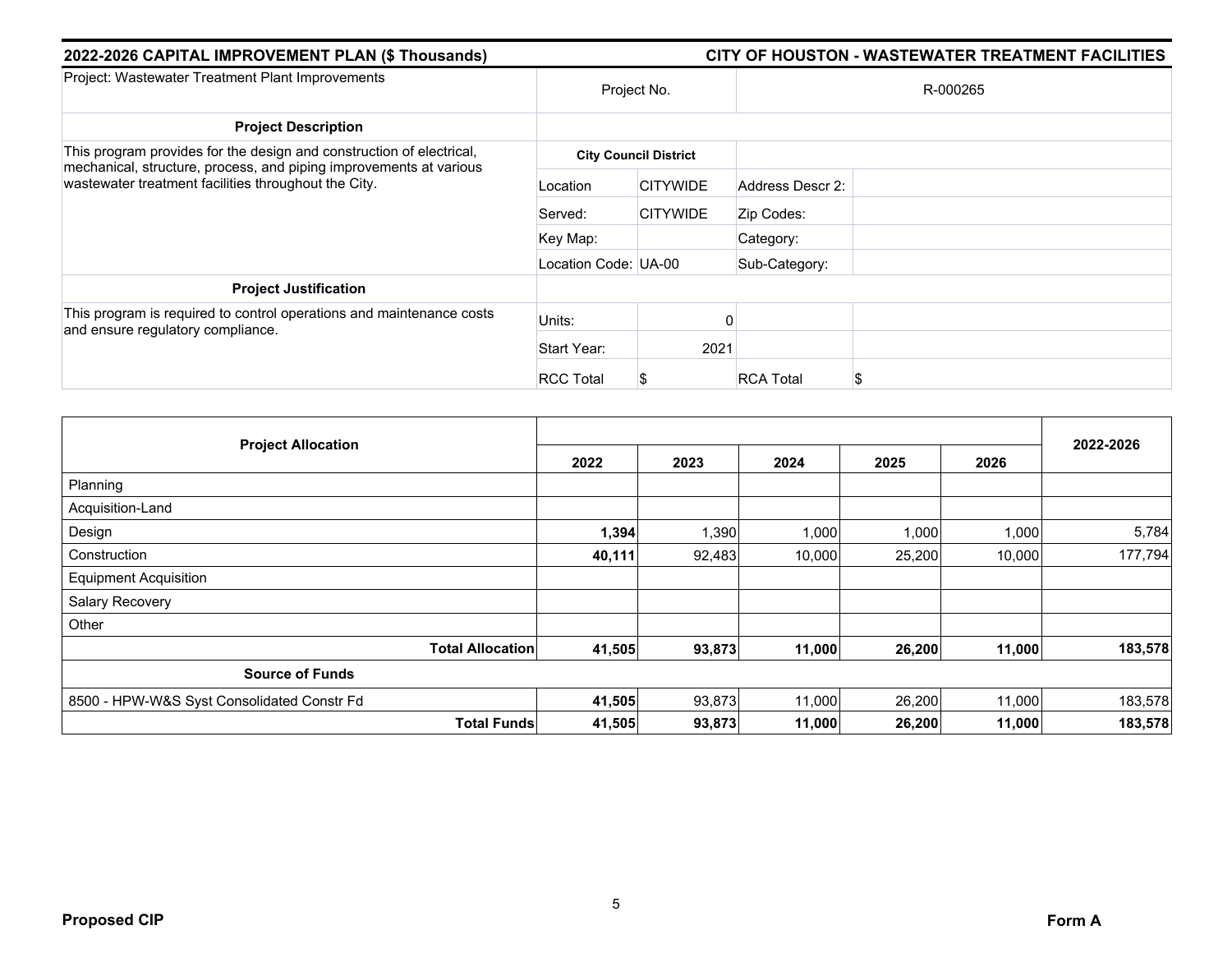| 2022-2026 CAPITAL IMPROVEMENT PLAN (\$ Thousands)                   | CITY OF HOUSTON - WASTEWATER TREATMENT FACILITIES |                              |                       |  |  |  |  |
|---------------------------------------------------------------------|---------------------------------------------------|------------------------------|-----------------------|--|--|--|--|
| Project: Neighborhood Sewer Rehab Program                           | Project No.                                       |                              | R-000266              |  |  |  |  |
| <b>Project Description</b>                                          |                                                   |                              |                       |  |  |  |  |
| This program provides for the systematic renewal/replacement of the |                                                   | <b>City Council District</b> |                       |  |  |  |  |
| existing sewer system as required citywide.                         | Location                                          | <b>CITYWIDE</b>              | Address Descr 2:      |  |  |  |  |
|                                                                     | Served:                                           | <b>CITYWIDE</b>              | Zip Codes:            |  |  |  |  |
|                                                                     | Key Map:                                          |                              | Category:             |  |  |  |  |
|                                                                     | Location Code: UA-00                              |                              | Sub-Category:         |  |  |  |  |
| <b>Project Justification</b>                                        |                                                   |                              |                       |  |  |  |  |
| This program is required to renew/replace deteriorated neighborhood | Units:                                            |                              | ŋ                     |  |  |  |  |
| collection systems throughout the City.                             | Start Year:                                       | 2021                         |                       |  |  |  |  |
|                                                                     | <b>RCC Total</b>                                  | æ.                           | <b>RCA Total</b><br>S |  |  |  |  |

| <b>Project Allocation</b>                  | 2022   | 2023   | 2024   | 2025   | 2026   | 2022-2026 |
|--------------------------------------------|--------|--------|--------|--------|--------|-----------|
| Planning                                   |        |        |        |        |        |           |
| Acquisition-Land                           |        |        |        |        |        |           |
| Design                                     |        |        |        |        |        |           |
| Construction                               | 48,690 | 49,680 | 50,000 | 50,000 | 50,000 | 248,370   |
| <b>Equipment Acquisition</b>               |        |        |        |        |        |           |
| Salary Recovery                            |        |        |        |        |        |           |
| Other                                      |        |        |        |        |        |           |
| <b>Total Allocation</b>                    | 48,690 | 49,680 | 50,000 | 50,000 | 50,000 | 248,370   |
| <b>Source of Funds</b>                     |        |        |        |        |        |           |
| 8500 - HPW-W&S Syst Consolidated Constr Fd | 48,690 | 49,680 | 50,000 | 50,000 | 50,000 | 248,370   |
| <b>Total Funds</b>                         | 48,690 | 49,680 | 50,000 | 50,000 | 50,000 | 248,370   |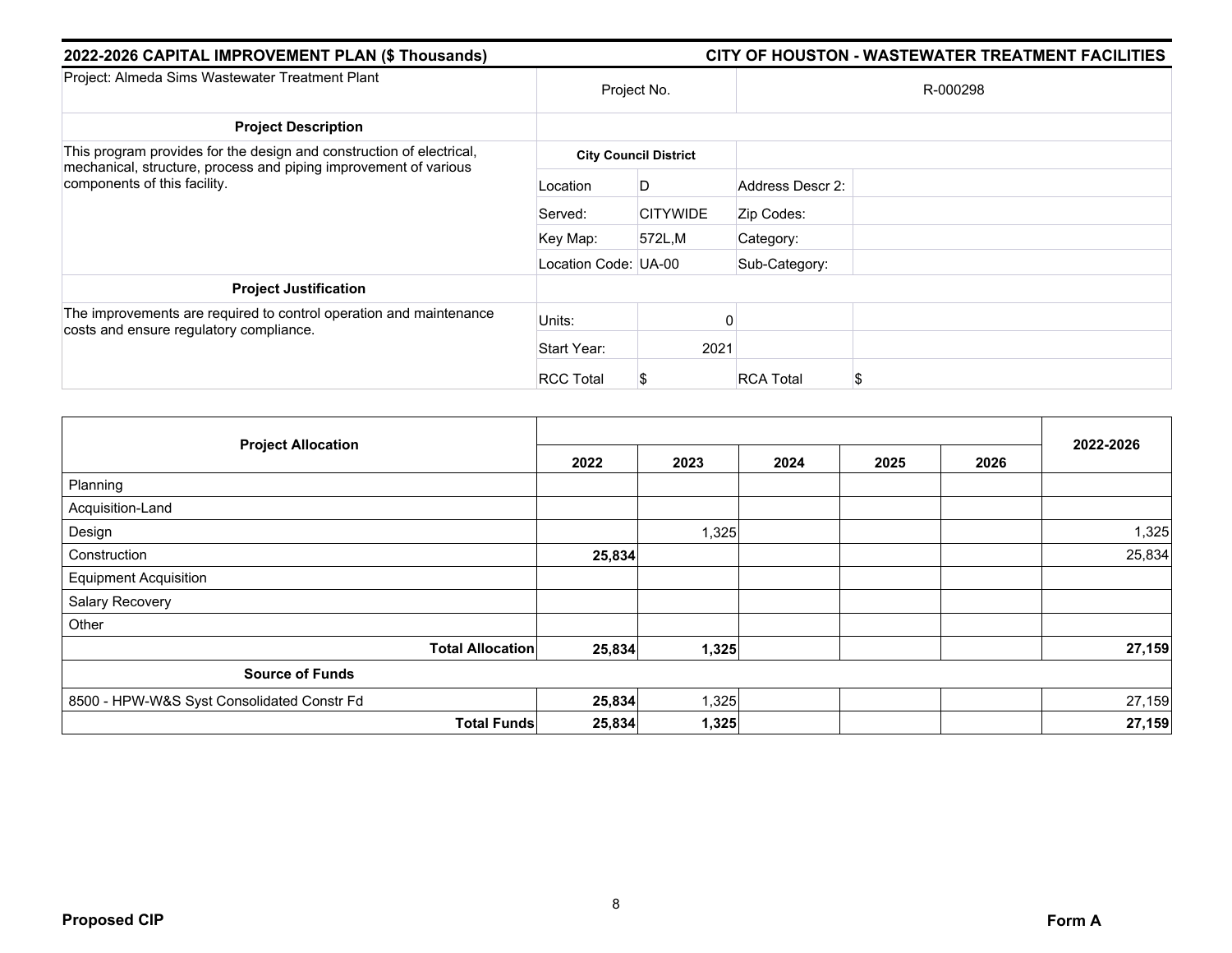| 2022-2026 CAPITAL IMPROVEMENT PLAN (\$ Thousands)                                  |                      |                              |                  | CITY OF HOUSTON - WASTEWATER TREATMENT FACILITIES |  |
|------------------------------------------------------------------------------------|----------------------|------------------------------|------------------|---------------------------------------------------|--|
| Project: WW Improvements under M/N                                                 | Project No.          |                              |                  | R-000500                                          |  |
| <b>Project Description</b>                                                         |                      |                              |                  |                                                   |  |
| Wastewater Improvements completed under Street and Bridge or                       |                      | <b>City Council District</b> |                  |                                                   |  |
| Stormwater Projects.                                                               | Location             | <b>CITYWIDE</b>              | Address Descr 2: |                                                   |  |
|                                                                                    | Served:              | <b>CITYWIDE</b>              | Zip Codes:       |                                                   |  |
|                                                                                    | Key Map:             |                              | Category:        |                                                   |  |
|                                                                                    | Location Code: UA-00 |                              | Sub-Category:    |                                                   |  |
| <b>Project Justification</b>                                                       |                      |                              |                  |                                                   |  |
| Wastewater projects completed in conjunction with Street and Bridge                | Units:               |                              |                  |                                                   |  |
| or Stormwater Projects are less expensive and less disruption to the<br>community. | Start Year:          | 2021                         |                  |                                                   |  |
|                                                                                    | <b>RCC Total</b>     | S                            | <b>RCA Total</b> | S                                                 |  |

| <b>Project Allocation</b>                  |                         |       |        |        |        |       | 2022-2026 |
|--------------------------------------------|-------------------------|-------|--------|--------|--------|-------|-----------|
|                                            |                         | 2022  | 2023   | 2024   | 2025   | 2026  |           |
| Planning                                   |                         |       |        |        |        |       |           |
| Acquisition-Land                           |                         |       |        |        |        |       |           |
| Design                                     |                         |       |        |        |        |       |           |
| Construction                               |                         |       | 30,787 | 25,285 | 12,184 | 2,708 | 70,965    |
| <b>Equipment Acquisition</b>               |                         |       |        |        |        |       |           |
| Salary Recovery                            |                         |       |        |        |        |       |           |
| Other                                      |                         | 6,056 |        |        |        |       | 6,056     |
|                                            | <b>Total Allocation</b> | 6,056 | 30,787 | 25,285 | 12,184 | 2,708 | 77,020    |
| <b>Source of Funds</b>                     |                         |       |        |        |        |       |           |
| 8500 - HPW-W&S Syst Consolidated Constr Fd |                         | 6,056 | 30,787 | 25,285 | 12,184 | 2,708 | 77,020    |
|                                            | <b>Total Funds</b>      | 6,056 | 30,787 | 25,285 | 12,184 | 2,708 | 77,020    |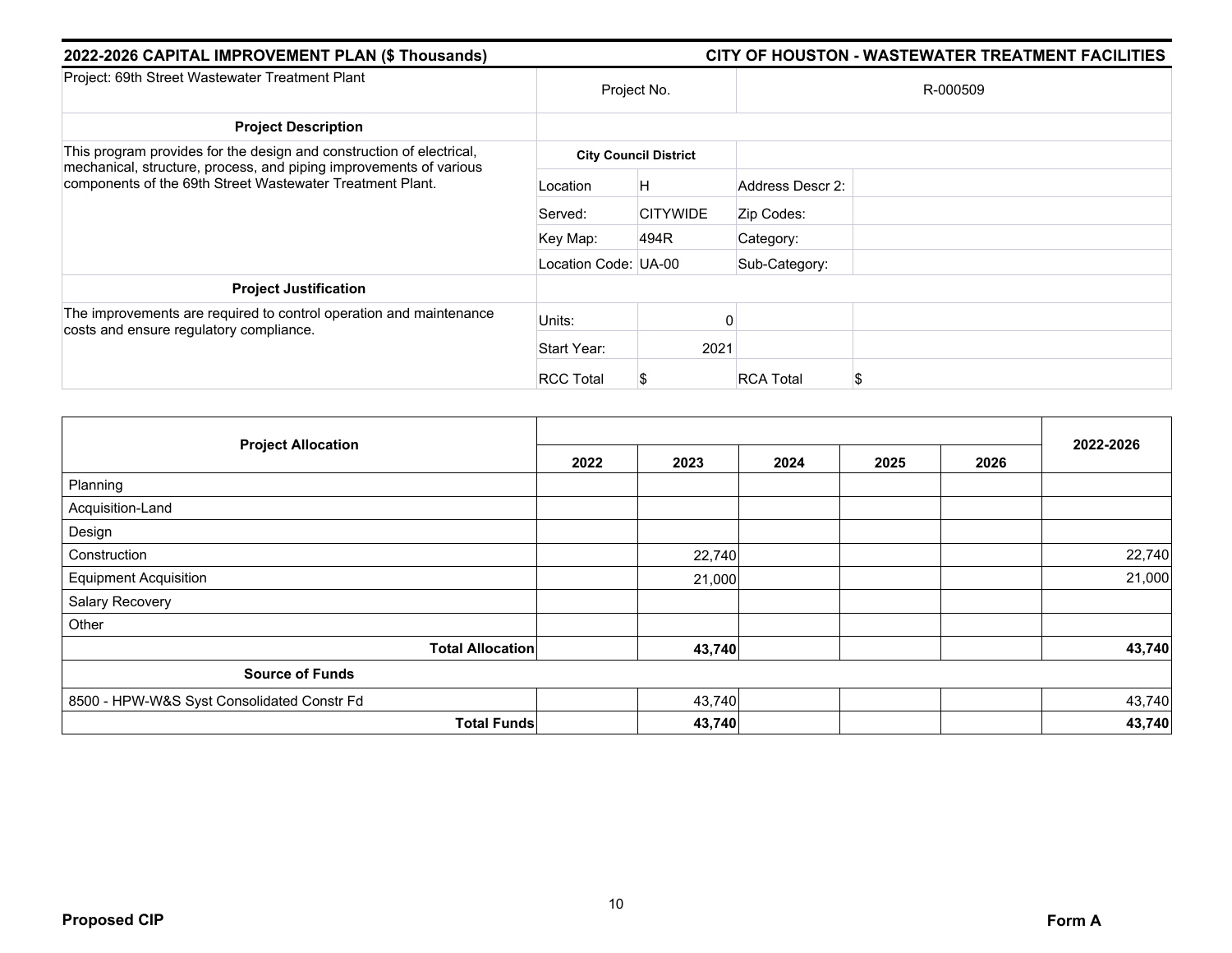| 2022-2026 CAPITAL IMPROVEMENT PLAN (\$ Thousands)                                            |                      |                              | CITY OF HOUSTON - WASTEWATER TREATMENT FACILITIES |  |  |
|----------------------------------------------------------------------------------------------|----------------------|------------------------------|---------------------------------------------------|--|--|
| Project: Sewer Line Replacement by Other Govt                                                | Project No.          |                              | R-000521                                          |  |  |
| <b>Project Description</b>                                                                   |                      |                              |                                                   |  |  |
| This program provides funding for the design and construction of                             |                      | <b>City Council District</b> |                                                   |  |  |
| wastewater line replacement in coordination with projects by other<br>governmental agencies. | Location             | <b>CITYWIDE</b>              | Address Descr 2:                                  |  |  |
|                                                                                              | Served:              | <b>CITYWIDE</b>              | Zip Codes:                                        |  |  |
|                                                                                              | Key Map:             |                              | Category:                                         |  |  |
|                                                                                              | Location Code: UA-00 |                              | Sub-Category:                                     |  |  |
| <b>Project Justification</b>                                                                 |                      |                              |                                                   |  |  |
| This program is to coordinate projects with other governmental                               | Units:               |                              | O                                                 |  |  |
| agencies to avoid conflict, minimize disturbance to the<br>neighborhood, and reduce cost.    | Start Year:          | 2021                         |                                                   |  |  |
|                                                                                              | <b>RCC Total</b>     | Ъ                            | <b>RCA Total</b><br>S                             |  |  |

| <b>Project Allocation</b>                  |                         |       |       |       |       |       |           |
|--------------------------------------------|-------------------------|-------|-------|-------|-------|-------|-----------|
|                                            |                         | 2022  | 2023  | 2024  | 2025  | 2026  | 2022-2026 |
| Planning                                   |                         |       |       |       |       |       |           |
| Acquisition-Land                           |                         |       |       |       |       |       |           |
| Design                                     |                         |       |       |       |       |       |           |
| Construction                               |                         |       |       |       |       |       |           |
| <b>Equipment Acquisition</b>               |                         |       |       |       |       |       |           |
| Salary Recovery                            |                         |       |       |       |       |       |           |
| Other                                      |                         | 2,801 | 6,600 | 1,400 | 1,400 | 1,400 | 13,601    |
|                                            | <b>Total Allocation</b> | 2,801 | 6,600 | 1,400 | 1,400 | 1,400 | 13,601    |
| <b>Source of Funds</b>                     |                         |       |       |       |       |       |           |
| 8500 - HPW-W&S Syst Consolidated Constr Fd |                         | 2,801 | 6,600 | 1,400 | 1,400 | 1,400 | 13,601    |
|                                            | <b>Total Funds</b>      | 2,801 | 6,600 | 1,400 | 1,400 | 1,400 | 13,601    |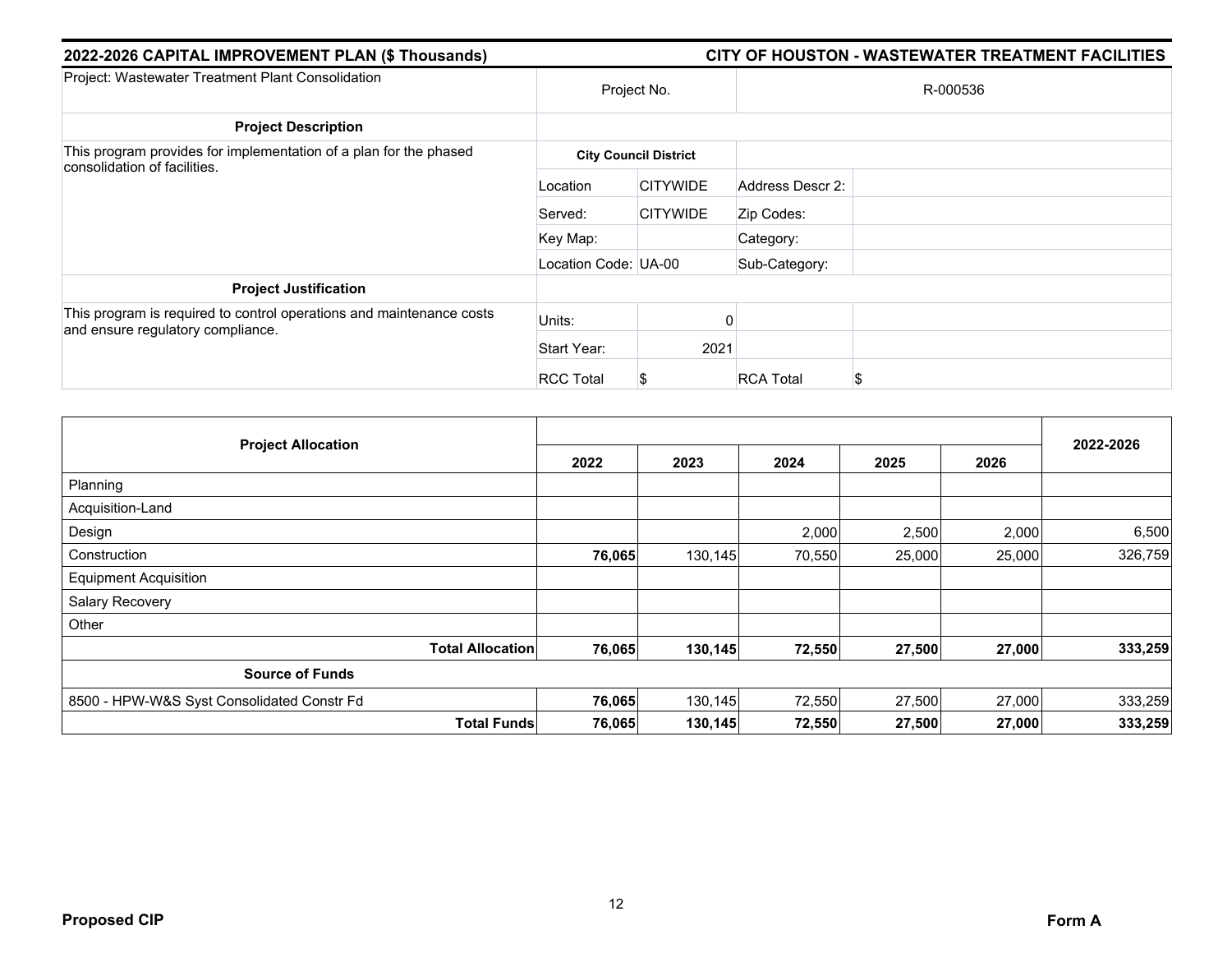| 2022-2026 CAPITAL IMPROVEMENT PLAN (\$ Thousands)                                                                                                                                          |                      |                              | CITY OF HOUSTON - WASTEWATER TREATMENT FACILITIES |  |  |
|--------------------------------------------------------------------------------------------------------------------------------------------------------------------------------------------|----------------------|------------------------------|---------------------------------------------------|--|--|
| Project: Collection System-Sponsor Participation                                                                                                                                           | Project No.          |                              | R-000800                                          |  |  |
| <b>Project Description</b>                                                                                                                                                                 |                      |                              |                                                   |  |  |
| This project provides for the City's share of the cost of<br>participation in joint property for wastewater collection system<br>improvements sponsored by property owners and developers. |                      | <b>City Council District</b> |                                                   |  |  |
|                                                                                                                                                                                            | Location             | <b>CITYWIDE</b>              | Address Descr 2:                                  |  |  |
|                                                                                                                                                                                            | Served:              | <b>CITYWIDE</b>              | Zip Codes:                                        |  |  |
|                                                                                                                                                                                            | Key Map:             | V                            | Category:                                         |  |  |
|                                                                                                                                                                                            | Location Code: UA-00 |                              | Sub-Category:                                     |  |  |
| <b>Project Justification</b>                                                                                                                                                               |                      |                              |                                                   |  |  |
| This allows additional collection system capacity to be constructed<br>using sponsors' funds to match City funding.                                                                        | Units:               |                              |                                                   |  |  |
|                                                                                                                                                                                            | Start Year:          | 2021                         |                                                   |  |  |
|                                                                                                                                                                                            | <b>RCC Total</b>     | æ.                           | <b>RCA Total</b><br>S                             |  |  |

| <b>Project Allocation</b>                  | 2022  | 2023  | 2024  | 2025  | 2026  | 2022-2026 |
|--------------------------------------------|-------|-------|-------|-------|-------|-----------|
| Planning                                   |       |       |       |       |       |           |
| Acquisition-Land                           |       |       |       |       |       |           |
| Design                                     |       |       |       |       |       |           |
| Construction                               |       |       |       |       |       |           |
| <b>Equipment Acquisition</b>               |       |       |       |       |       |           |
| Salary Recovery                            |       |       |       |       |       |           |
| Other                                      | 2,164 | 2,208 | 2,000 | 2,000 | 2,000 | 10,372    |
| <b>Total Allocation</b>                    | 2,164 | 2,208 | 2,000 | 2,000 | 2,000 | 10,372    |
| <b>Source of Funds</b>                     |       |       |       |       |       |           |
| 8500 - HPW-W&S Syst Consolidated Constr Fd | 2,164 | 2,208 | 2,000 | 2,000 | 2,000 | 10,372    |
| <b>Total Funds</b>                         | 2,164 | 2,208 | 2,000 | 2,000 | 2,000 | 10,372    |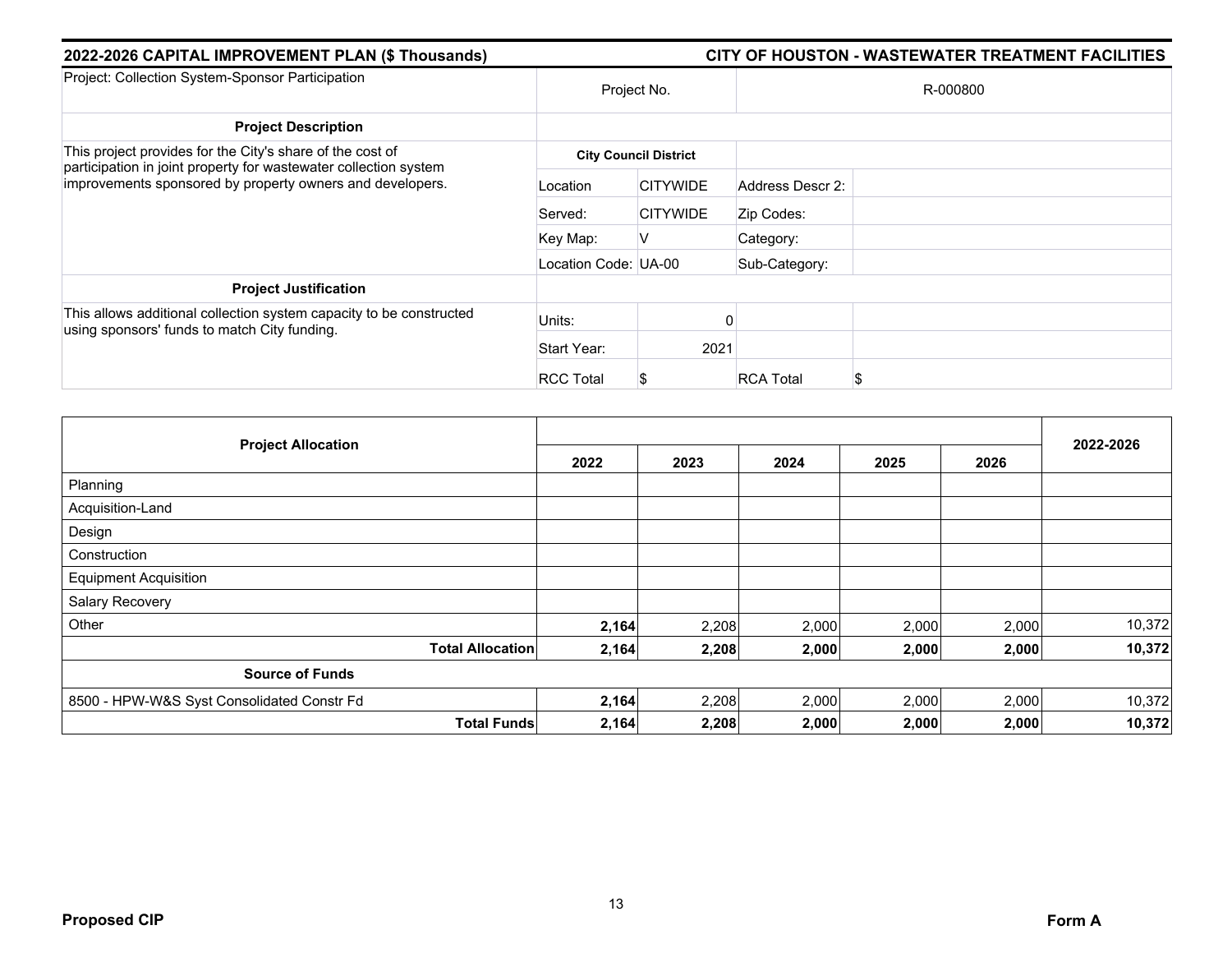| 2022-2026 CAPITAL IMPROVEMENT PLAN (\$ Thousands)                                                                  |                              | CITY OF HOUSTON - WASTEWATER TREATMENT FACILITIES |                  |          |  |  |  |
|--------------------------------------------------------------------------------------------------------------------|------------------------------|---------------------------------------------------|------------------|----------|--|--|--|
| Project: Neighborhood Sewer Systems Improvements                                                                   |                              | Project No.                                       |                  | R-002011 |  |  |  |
| <b>Project Description</b>                                                                                         |                              |                                                   |                  |          |  |  |  |
| Replacement and renewal of neighborhood sewers and facilities to                                                   | <b>City Council District</b> |                                                   |                  |          |  |  |  |
| improve customer service.                                                                                          | Location                     | <b>CITYWIDE</b>                                   | Address Descr 2: |          |  |  |  |
|                                                                                                                    | Served:                      | <b>CITYWIDE</b>                                   | Zip Codes:       |          |  |  |  |
|                                                                                                                    | Key Map:                     |                                                   | Category:        |          |  |  |  |
|                                                                                                                    | Location Code: UA-00         |                                                   | Sub-Category:    |          |  |  |  |
| <b>Project Justification</b>                                                                                       |                              |                                                   |                  |          |  |  |  |
| Neighborhood sewer lines and related structures that continue to                                                   | Units:                       |                                                   |                  |          |  |  |  |
| deteriorate requiring frequent repair need to be replaced and<br>upgraded as necessary to meet today's conditions. | Start Year:                  | 2021                                              |                  |          |  |  |  |
|                                                                                                                    | <b>RCC Total</b>             | S                                                 | <b>RCA Total</b> | \$       |  |  |  |

| <b>Project Allocation</b>                  | 2022 | 2023   | 2024   | 2025   | 2026   | 2022-2026 |
|--------------------------------------------|------|--------|--------|--------|--------|-----------|
| Planning                                   |      |        |        |        |        |           |
| Acquisition-Land                           |      |        |        |        |        |           |
| Design                                     | 529  |        | 1,500  | 1,500  | 1,500  | 5,029     |
| Construction                               |      | 53,259 | 10,000 | 10,000 | 10,000 | 83,259    |
| <b>Equipment Acquisition</b>               |      |        |        |        |        |           |
| Salary Recovery                            |      |        |        |        |        |           |
| Other                                      |      |        |        |        |        |           |
| <b>Total Allocation</b>                    | 529  | 53,259 | 11,500 | 11,500 | 11,500 | 88,288    |
| <b>Source of Funds</b>                     |      |        |        |        |        |           |
| 8500 - HPW-W&S Syst Consolidated Constr Fd | 529  | 53,259 | 11,500 | 11,500 | 11,500 | 88,288    |
| <b>Total Funds</b>                         | 529  | 53,259 | 11,500 | 11,500 | 11,500 | 88,288    |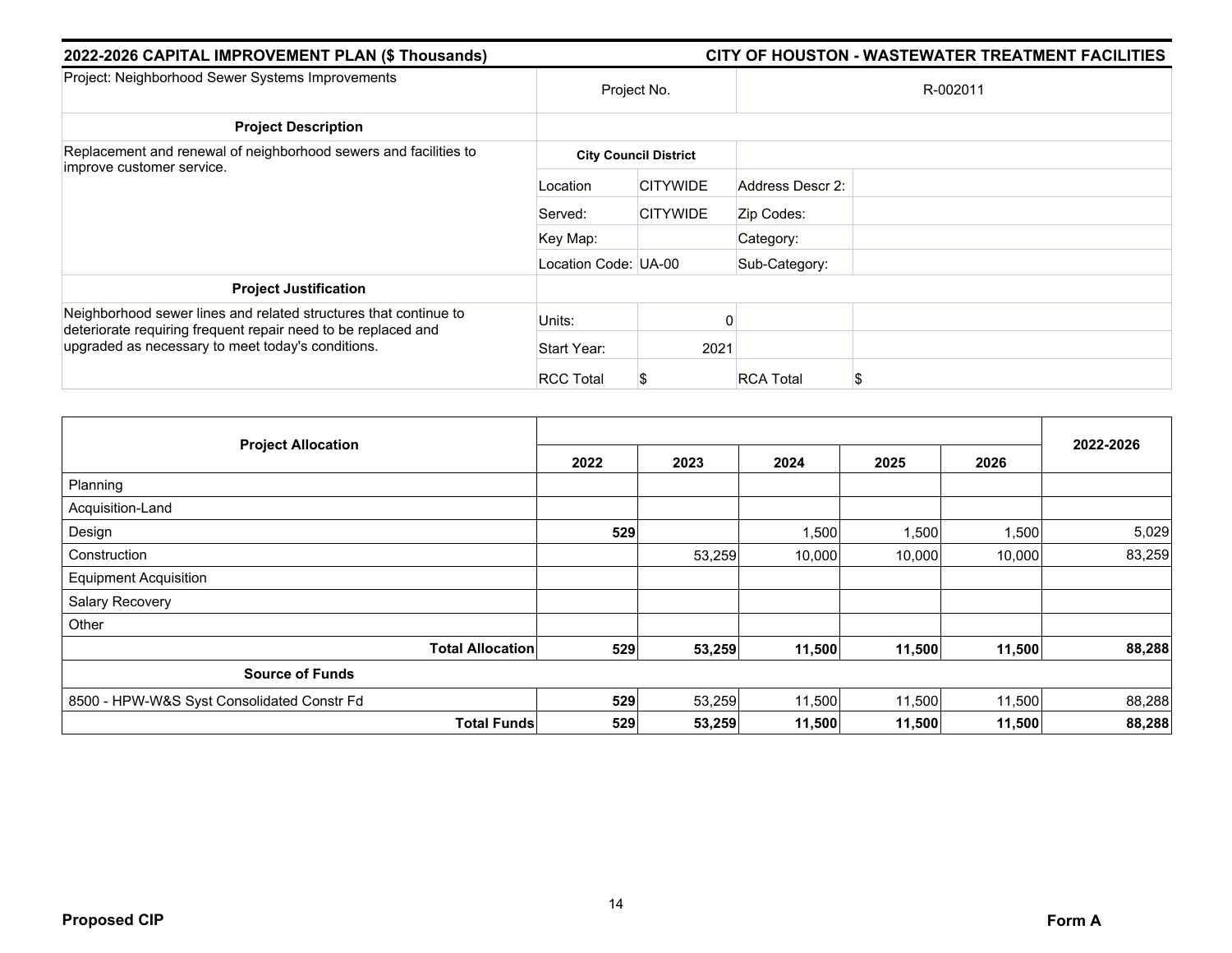| 2022-2026 CAPITAL IMPROVEMENT PLAN (\$ Thousands)                                                                                                                                                 |                      |                              |                  | CITY OF HOUSTON - WASTEWATER TREATMENT FACILITIES |
|---------------------------------------------------------------------------------------------------------------------------------------------------------------------------------------------------|----------------------|------------------------------|------------------|---------------------------------------------------|
| Project: Large Diameter Sewer (LDS) Rehab                                                                                                                                                         |                      | Project No.                  |                  | R-002013                                          |
| <b>Project Description</b>                                                                                                                                                                        |                      |                              |                  |                                                   |
| This project provides the funding necessary for the rehabilitation<br>of large diameter sewer projects.                                                                                           |                      | <b>City Council District</b> |                  |                                                   |
|                                                                                                                                                                                                   | Location             | <b>CITYWIDE</b>              | Address Descr 2: |                                                   |
|                                                                                                                                                                                                   | Served:              | <b>CITYWIDE</b>              | Zip Codes:       |                                                   |
|                                                                                                                                                                                                   | Key Map:             |                              | Category:        |                                                   |
|                                                                                                                                                                                                   | Location Code: UA-00 |                              | Sub-Category:    |                                                   |
| <b>Project Justification</b>                                                                                                                                                                      |                      |                              |                  |                                                   |
| Projects are needed to rehabilitate moderate to severely corroded<br>pipe and to protect pipe from future corrosion. This is an essential<br>investment in the most critical and valuable sewers. | Units:               |                              |                  |                                                   |
|                                                                                                                                                                                                   | Start Year:          | 2021                         |                  |                                                   |
|                                                                                                                                                                                                   | <b>RCC Total</b>     | S                            | <b>RCA Total</b> |                                                   |

| <b>Project Allocation</b>                  |                         |       |       |       |       |       |           |
|--------------------------------------------|-------------------------|-------|-------|-------|-------|-------|-----------|
|                                            |                         | 2022  | 2023  | 2024  | 2025  | 2026  | 2022-2026 |
| Planning                                   |                         |       |       |       |       |       |           |
| Acquisition-Land                           |                         |       |       |       |       |       |           |
| Design                                     |                         |       |       |       |       |       |           |
| Construction                               |                         | 7,574 | 7,500 | 7,500 | 7,500 | 7,500 | 37,574    |
| <b>Equipment Acquisition</b>               |                         |       |       |       |       |       |           |
| Salary Recovery                            |                         |       |       |       |       |       |           |
| Other                                      |                         |       |       |       |       |       |           |
|                                            | <b>Total Allocation</b> | 7,574 | 7,500 | 7,500 | 7,500 | 7,500 | 37,574    |
| <b>Source of Funds</b>                     |                         |       |       |       |       |       |           |
| 8500 - HPW-W&S Syst Consolidated Constr Fd |                         | 7,574 | 7,500 | 7,500 | 7,500 | 7,500 | 37,574    |
|                                            | <b>Total Funds</b>      | 7,574 | 7,500 | 7,500 | 7,500 | 7,500 | 37,574    |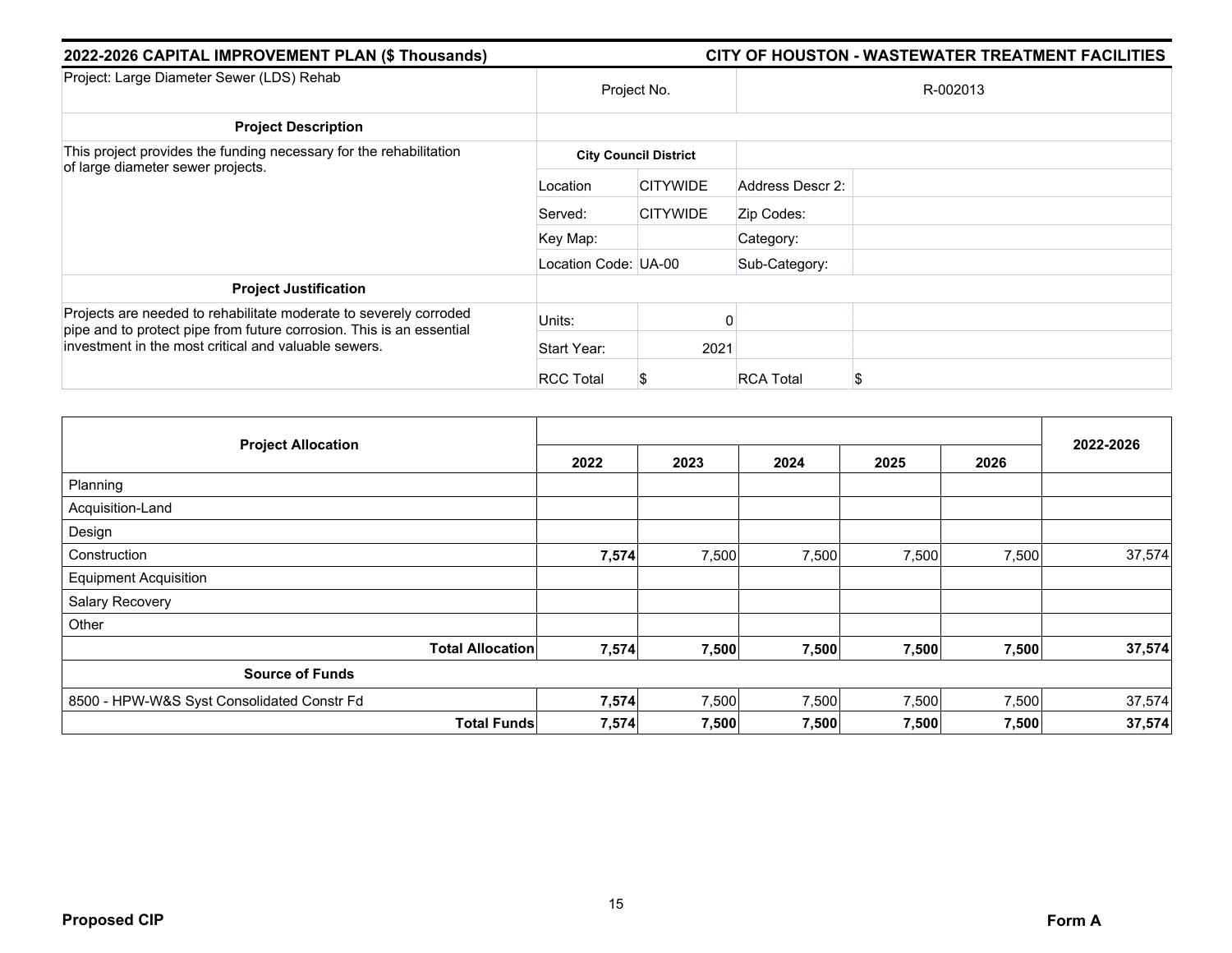| 2022-2026 CAPITAL IMPROVEMENT PLAN (\$ Thousands)                                                                                                                                                                                      | CITY OF HOUSTON - WASTEWATER TREATMENT FACILITIES |                 |                  |  |  |  |
|----------------------------------------------------------------------------------------------------------------------------------------------------------------------------------------------------------------------------------------|---------------------------------------------------|-----------------|------------------|--|--|--|
| Project: Wastewater Substitute Service Program                                                                                                                                                                                         | Project No.                                       |                 | R-002015         |  |  |  |
| <b>Project Description</b>                                                                                                                                                                                                             |                                                   |                 |                  |  |  |  |
| The program consists of design and construction associated with<br>removing wastewater main lines from the rear of lots, and installing<br>a new main line and service line in the front of the right of way at<br>the City's expense. | <b>City Council District</b>                      |                 |                  |  |  |  |
|                                                                                                                                                                                                                                        | Location                                          | <b>CITYWIDE</b> | Address Descr 2: |  |  |  |
|                                                                                                                                                                                                                                        | Served:                                           | <b>CITYWIDE</b> | Zip Codes:       |  |  |  |
|                                                                                                                                                                                                                                        | Key Map:                                          |                 | Category:        |  |  |  |
|                                                                                                                                                                                                                                        | Location Code: UA-00                              |                 | Sub-Category:    |  |  |  |
| <b>Project Justification</b>                                                                                                                                                                                                           |                                                   |                 |                  |  |  |  |
| The program is required to provide better service to customers with<br>minimal disruption and lower maintenance costs.                                                                                                                 | Units:                                            |                 | ŋ                |  |  |  |
|                                                                                                                                                                                                                                        | Start Year:                                       | 2021            |                  |  |  |  |
|                                                                                                                                                                                                                                        | <b>RCC Total</b>                                  |                 | <b>RCA Total</b> |  |  |  |

| <b>Project Allocation</b>                  | 2022  | 2023  | 2024  | 2025  | 2026  | 2022-2026 |
|--------------------------------------------|-------|-------|-------|-------|-------|-----------|
| Planning                                   |       |       |       |       |       |           |
| Acquisition-Land                           |       |       |       |       |       |           |
| Design                                     | 920   | 884   | 1,000 | 1,000 | 1,000 | 4,804     |
| Construction                               | 3,787 | 5,000 | 5,000 | 5,000 | 5,000 | 23,787    |
| <b>Equipment Acquisition</b>               |       |       |       |       |       |           |
| Salary Recovery                            |       |       |       |       |       |           |
| Other                                      |       |       |       |       |       |           |
| <b>Total Allocation</b>                    | 4,707 | 5,884 | 6,000 | 6,000 | 6,000 | 28,591    |
| <b>Source of Funds</b>                     |       |       |       |       |       |           |
| 8500 - HPW-W&S Syst Consolidated Constr Fd | 4,707 | 5,884 | 6,000 | 6,000 | 6,000 | 28,591    |
| <b>Total Funds</b>                         | 4,707 | 5,884 | 6,000 | 6,000 | 6,000 | 28,591    |